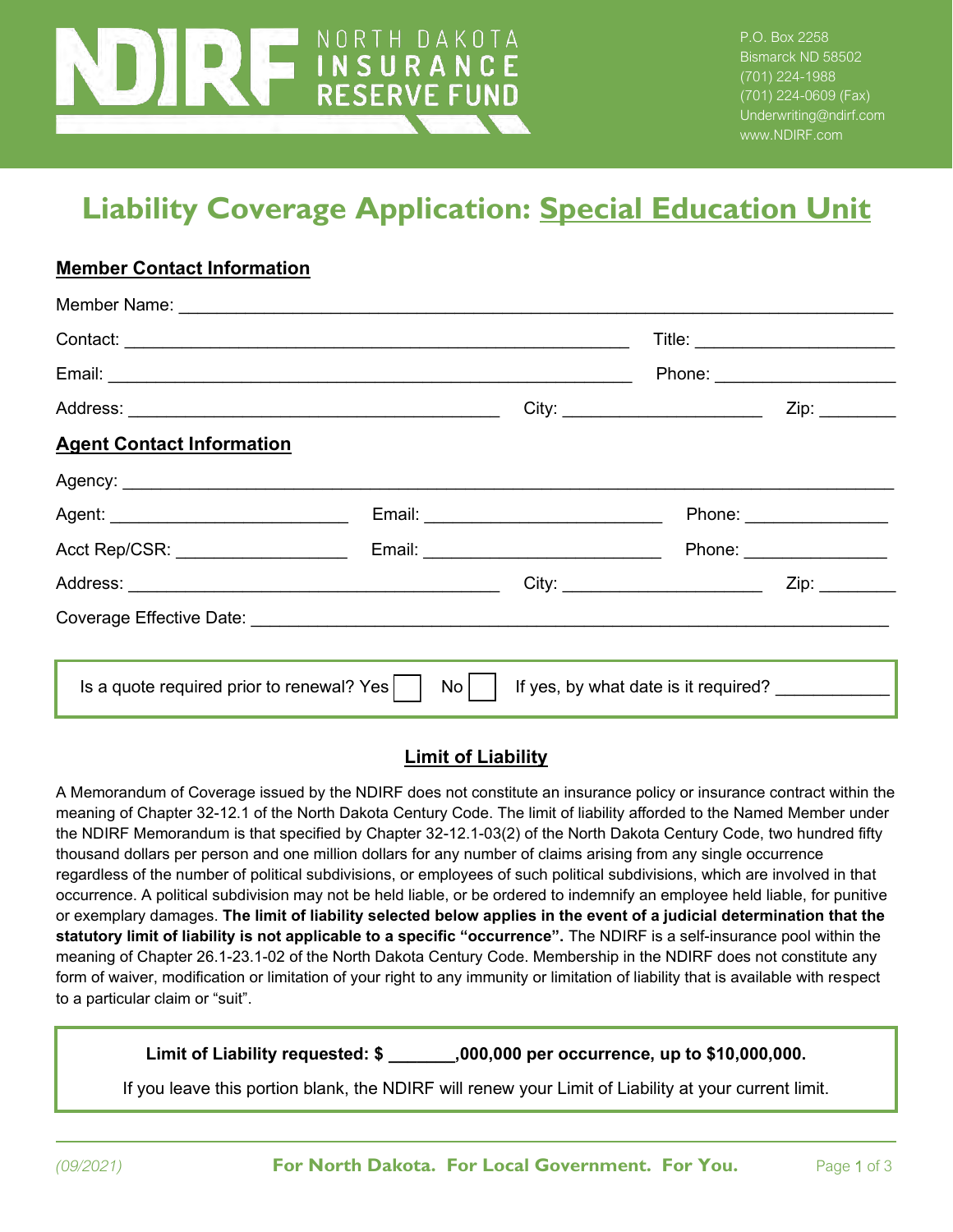### **Premises and Operations**

|    | <b>Instructions:</b> Complete only those items that apply to your entity or Additional Covered Parties. |  |  |  |  |  |
|----|---------------------------------------------------------------------------------------------------------|--|--|--|--|--|
| 1. | Do you have equipment rental operations? Yes    <br>Nol l                                               |  |  |  |  |  |
| 2. | Provide square footage and total gross receipts of:                                                     |  |  |  |  |  |
|    |                                                                                                         |  |  |  |  |  |
|    | Other: _____________ Other: _____________ Other: ____________ Total gross receipts: \$ ___________      |  |  |  |  |  |
|    | 3. Library - Square footage: Change and Gross receipts: \$                                              |  |  |  |  |  |
| 4. | Offices - Square footage: __________                                                                    |  |  |  |  |  |
| 5. | Is Unmanned Aircraft Systems (UAS)/drone coverage requested? Yes  <br>No <sub>1</sub>                   |  |  |  |  |  |
|    | If yes, please complete the UAS/Drone Questionnaire at www.ndirf.com>Member Services>Applications.      |  |  |  |  |  |
|    | 6. Student enrollment (K-12), including Head Start: __________                                          |  |  |  |  |  |
|    | 7. Auto and/or bus garage – Square footage: test                                                        |  |  |  |  |  |
|    | 8. Number of owned, managed, or leased dwellings: 1-family: ______ 2-family: _____ 3-family: _____      |  |  |  |  |  |
|    | 4-family: Total square footage of apartments:                                                           |  |  |  |  |  |
|    | Number of employees: ________<br>9. If no auto policy, hired and nonowned auto – Cost of hire: \$       |  |  |  |  |  |
|    | 10. Are any premises leased to the State of North Dakota? ______________________                        |  |  |  |  |  |
|    | 11. Additional Covered Parties – Entities to be covered.                                                |  |  |  |  |  |
|    |                                                                                                         |  |  |  |  |  |
|    |                                                                                                         |  |  |  |  |  |
|    |                                                                                                         |  |  |  |  |  |
|    |                                                                                                         |  |  |  |  |  |
|    | 12. List and explain events and fundraisers below and include gross receipts for each.                  |  |  |  |  |  |
|    |                                                                                                         |  |  |  |  |  |
|    |                                                                                                         |  |  |  |  |  |
|    |                                                                                                         |  |  |  |  |  |
|    |                                                                                                         |  |  |  |  |  |
|    | 13. Does the Special Education Unit receive proof of liability for events put on by Other(s)? Yes<br>No |  |  |  |  |  |
|    |                                                                                                         |  |  |  |  |  |